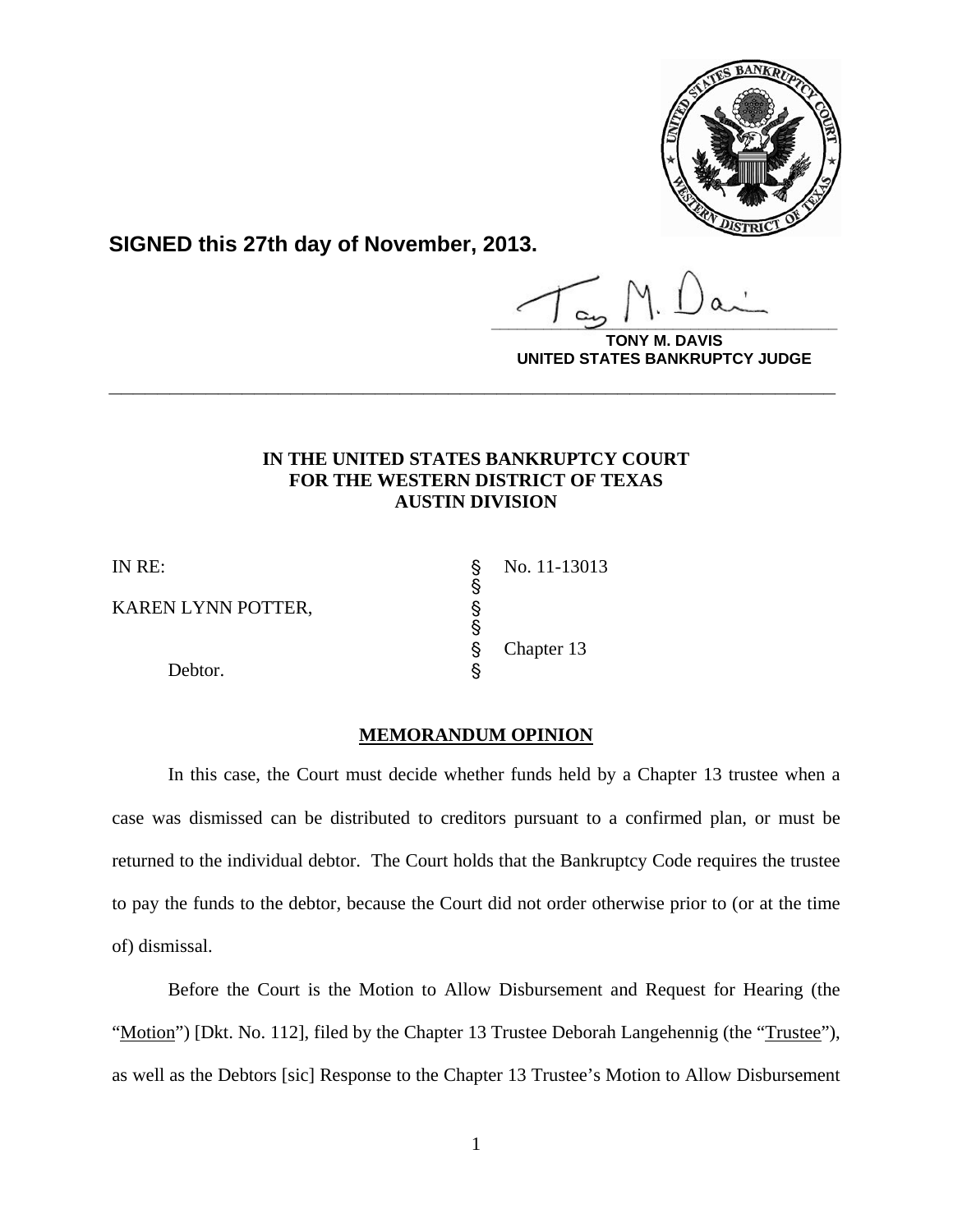and Request for Hearing (the "Response") [Dkt. No. 115], filed by Karen Lynn Potter (the "Debtor"), in the above-captioned case. In addition to the Motion and Response, the Court has considered the presentations made at the September 24, 2013 hearing on this matter (the "Hearing"), the other evidence in the record, and the relevant case law.

The Court has jurisdiction over this matter pursuant to 28 U.S.C. § 1334. This is a core proceeding under 28 U.S.C. § 157(b)(2).

### **I. FACTUAL BACKGROUND**

The Debtor filed for relief under Chapter 13 of the Bankruptcy Code on December 7, 2011 [Dkt. No. 1]. Chapter 13 provides significant financial relief to individuals with regular income: among other things, a Chapter 13 debtor enjoys the protection of the automatic stay, can restructure certain secured debts, and can pay unsecured creditors a fraction of what they are owed while retaining both exempt and nonexempt assets. In return, the debtor must dedicate all income (less an allowance for living expenses) to the payment of creditors for a specified period of time, often five years, and otherwise comply with the detailed requirements of the Bankruptcy Code and Federal Rules of Bankruptcy Procedure, which, among other things, require court approval for the retention and payment of professionals.

In this case, the Debtor's schedules reflected ownership of a home encumbered by a mortgage, items of personal property, priority debts totaling over \$16,000, and unsecured debts totaling over \$175,000. Her schedules also reflected monthly income, between her and her husband Wayne Potter, of approximately \$16,000, and monthly expenses of approximately \$10,400 [Dkt. Nos. 5, 11].

At her meeting with her creditors, held pursuant to Bankruptcy Code section 341, the Debtor revealed to the Trustee that she and her ex-husband, James Arnold Lovett, were parties to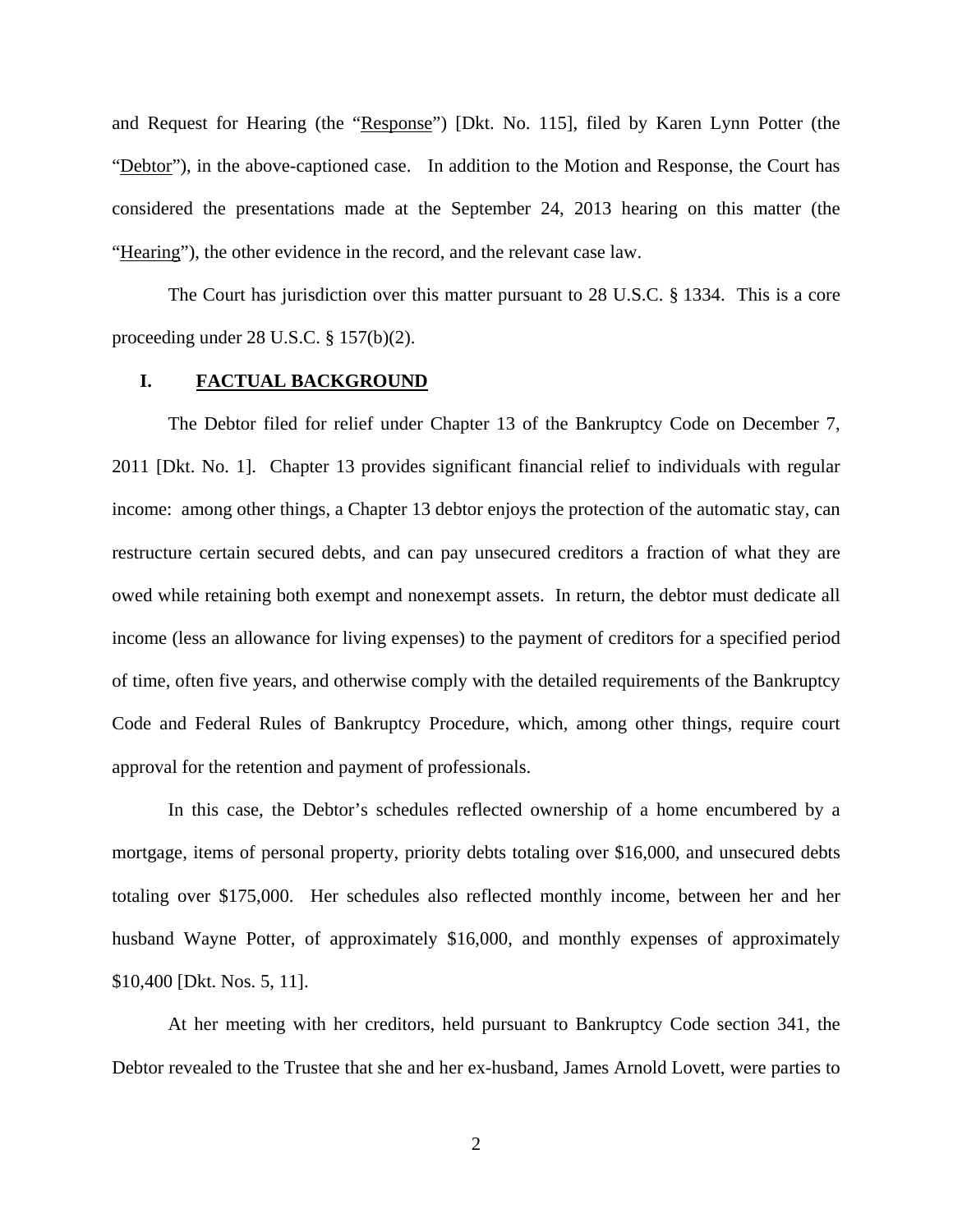a family law proceeding in Illinois, concerning amounts to be paid from the debtor to Lovett for spousal support. The Trustee informed the Debtor that her retention of, and payment of fees to, her Illinois attorney, Marjorie Sher, would have to be approved by the bankruptcy court.

The Debtor's Chapter 13 plan was confirmed by the bankruptcy court, by order dated March 28, 2012 [Dkt. Nos. 10, 20]. In her plan, the Debtor agreed to pay \$1000 per month for 5 months, and then \$5500 for 38 months, at the end of which she would have fully satisfied the claims of her creditors. These payments were to be made to the Trustee, who would in turn pay the creditors. The plan said nothing about the Illinois proceedings, or payment to Sher.

In fact, contrary to the requirements of bankruptcy law, and despite the explicit instruction given by the Trustee to the Debtor at the section 341 meeting, the Debtor paid Sher many thousands of dollars, all without court approval. The payments came to light in December of 2012, when the Debtor filed an application to retain a portion of her 2011 tax refund, in order to help her pay Sher another \$6500 [Dkt. No. 53]. The disclosure set off a running battle between the Debtor, Sher, and the Trustee over Sher's attempt to have her employment approved by the Court on a retroactive (nunc pro tunc) basis, effective as of the date the bankruptcy began, and over Sher's attempt to have the fees incurred over that period of time approved by the Court [Dkt. Nos. 58, 59, 64, 67, 70, 72, 73, 74, 82, 84, 88, 94].

While this battle was ongoing, the Debtor sought and obtained an agreed order dismissing her case [Dkt. No. 99]. In the agreed order, the Debtor committed to provide an affidavit detailing the payments she made to Sher, and the Court retained jurisdiction "over all issues" relating to the retention and payments to Sher, and "allowance of and/or disgorgement of all fees and expenses charged and received by Ms. Sher." The order says nothing about the ultimate disposition of any fees disgorged by Sher and turned over to the Trustee.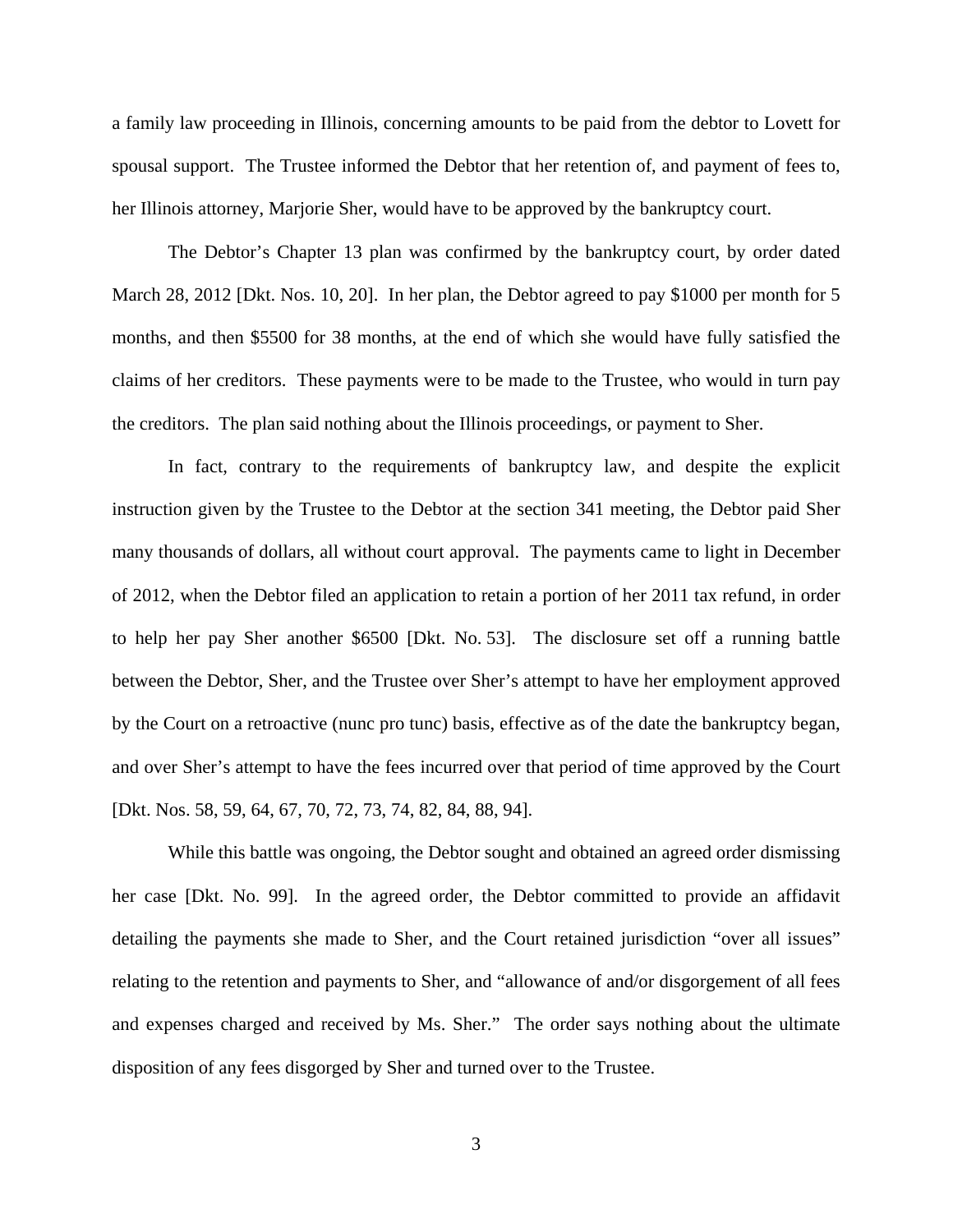In the end, the Court approved Sher's employment, nunc pro tunc, effective as of the petition date [Dkt. No. 73], and a settlement was reached concerning her fees. Sher agreed to disgorge \$6593.97 to the Trustee and was allowed to retain the rest of what had been paid [Dkt. No. 117]. When this settlement was announced, the Court specifically declined to rule on the disposition of the funds, and directed the Trustee, if she wished, to file a motion seeking authority to disburse the remaining funds to creditors.

The Trustee filed the Motion the next day. The Trustee complained about the Debtor's "diversion" of estate funds to Sher without Court approval, and stated that the Debtor had agreed in a conference call to allow any funds disgorged by Sher to be paid to creditors. During the settlement hearing, the Debtor stated that when she made that agreement, she did not know that it was possible for her to receive the funds instead of her creditors. At the hearing on the Motion, the Trustee did not introduce any evidence concerning this agreement, and the Court has no basis for a finding of waiver, estoppel, or binding agreement concerning the disposition of the funds. The Court must squarely address the question of whether funds remaining in a bankruptcy estate as of the time a case is dismissed—without an order dictating otherwise prior to or at the time of dismissal—should be distributed to the creditors or returned to the debtor.

#### **II. LEGAL ANALYSIS**

This case turns on the interpretation of section 349(b)(3) of the Bankruptcy Code, which states: "Unless the court, for cause, orders otherwise, the dismissal of a case . . . revests the property of the estate in the entity in which such property was vested immediately before the commencement of the case under this title."

The Debtor argues that the money now in possession of the Trustee "revested" in the Debtor upon dismissal. The order dismissing this case did not direct the Trustee to pay the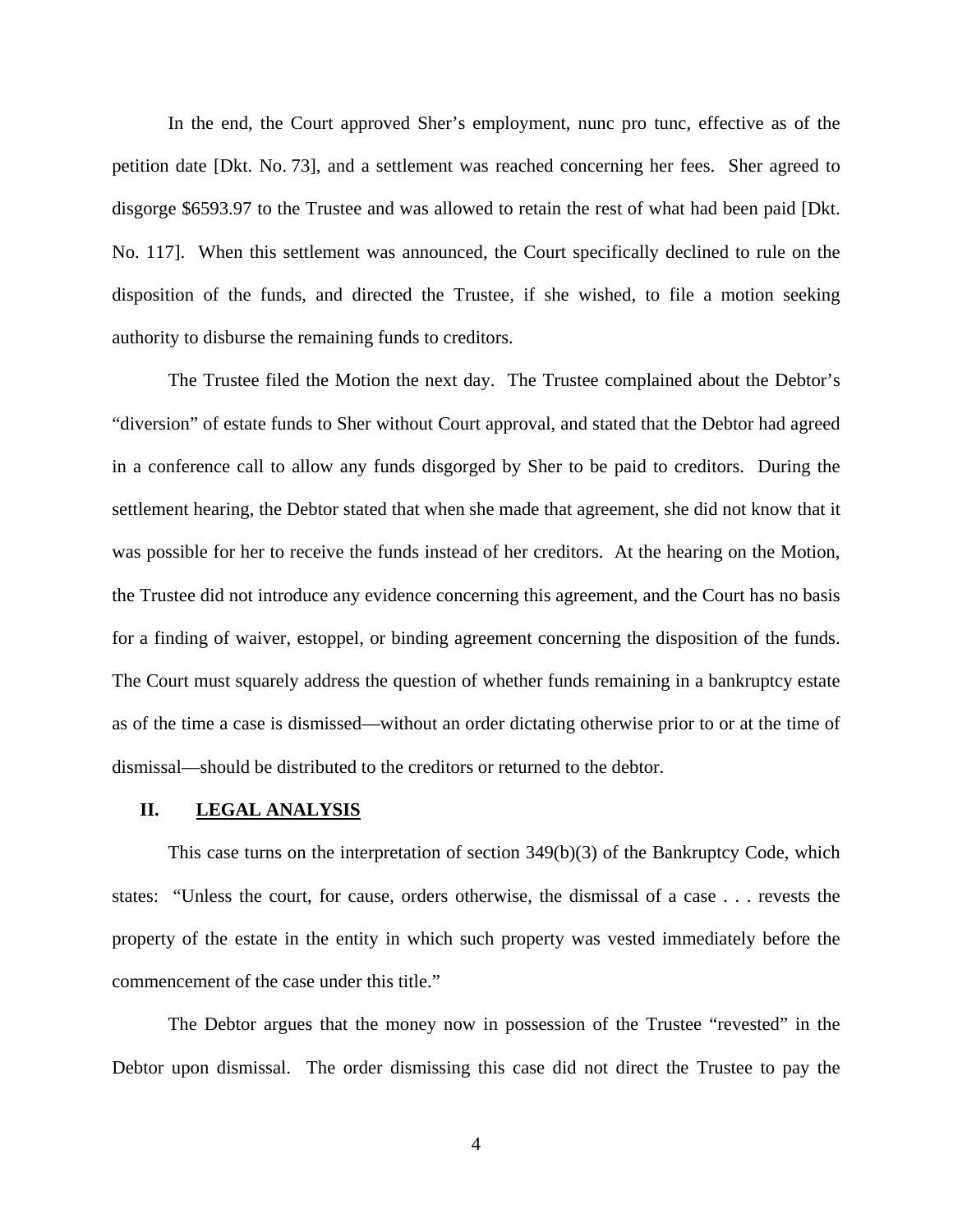disgorged funds to Potter's creditors, and upon dismissal, Potter argues, the funds "revest[ed]" in her.

Against this view, the Trustee argues that undistributed money should go to creditors. In the alternative, if the Court finds that the general rule of section 349 prevents that result, the Trustee suggests that even now—months after the dismissal—the Court could "order otherwise." She argues that such a result is warranted to prevent the Debtor from intercepting funds that should go to creditors, especially in light of the particulars of this case.

## 1. Should the Court follow the *Clark* district court and rule that section 349 requires money held by the Trustee at dismissal be paid to the debtor?

After a Chapter 13 plan has been confirmed, and money paid to a Chapter 13 trustee, should funds held by the trustee upon dismissal be returned to the debtor, or distributed pursuant to the plan? The issue has been faced recently in this district, by a bankruptcy court and then by a district court on appeal. *Clark v. Viegelahn*, No. SA-12-CA-979, Dkt. No. 7 (W.D. Tex. July 9, 2013); *In re Clark*, No. 10-51352, Dkt. No. 84 (Bankr. W.D. Tex. Aug. 2, 2012). The courts reached opposite conclusions.

The *Clark* bankruptcy court ordered the Chapter 13 trustee to distribute the funds to the creditors pursuant to the confirmed plan, despite the fact that the case was dismissed. The bankruptcy court followed the reasoning of *O'Quinn v. Brewer (In re O'Quinn)*, 143 B.R. 408 (Bankr. S.D. Miss. 1992), which dealt with the analogous issue of how trustees should distribute funds held upon the *conversion* of a case from Chapter 13 to Chapter 7.<sup>1</sup>

 $\overline{a}$ 

<sup>&</sup>lt;sup>1</sup> See 11 U.S.C. §§ 348 (restricting property of the estate upon conversion to that possessed as of the petition date), 1307(b) (granting debtors power to convert). The *O'Quinn* holding has subsequently been rejected by Judge Ezra of the U.S. District Court for the Western District of Texas. *Viegelahn v. Harris (In re Harris)*, 491 B.R. 866, 873 (W.D. Tex. 2013) (following *In re Michael*, 699 F.3d 305 (3d Cir. 2012), which holds that undistributed funds held by the trustee at the time of conversion should be returned to the debtor). Judge Ezra's *Harris* opinion is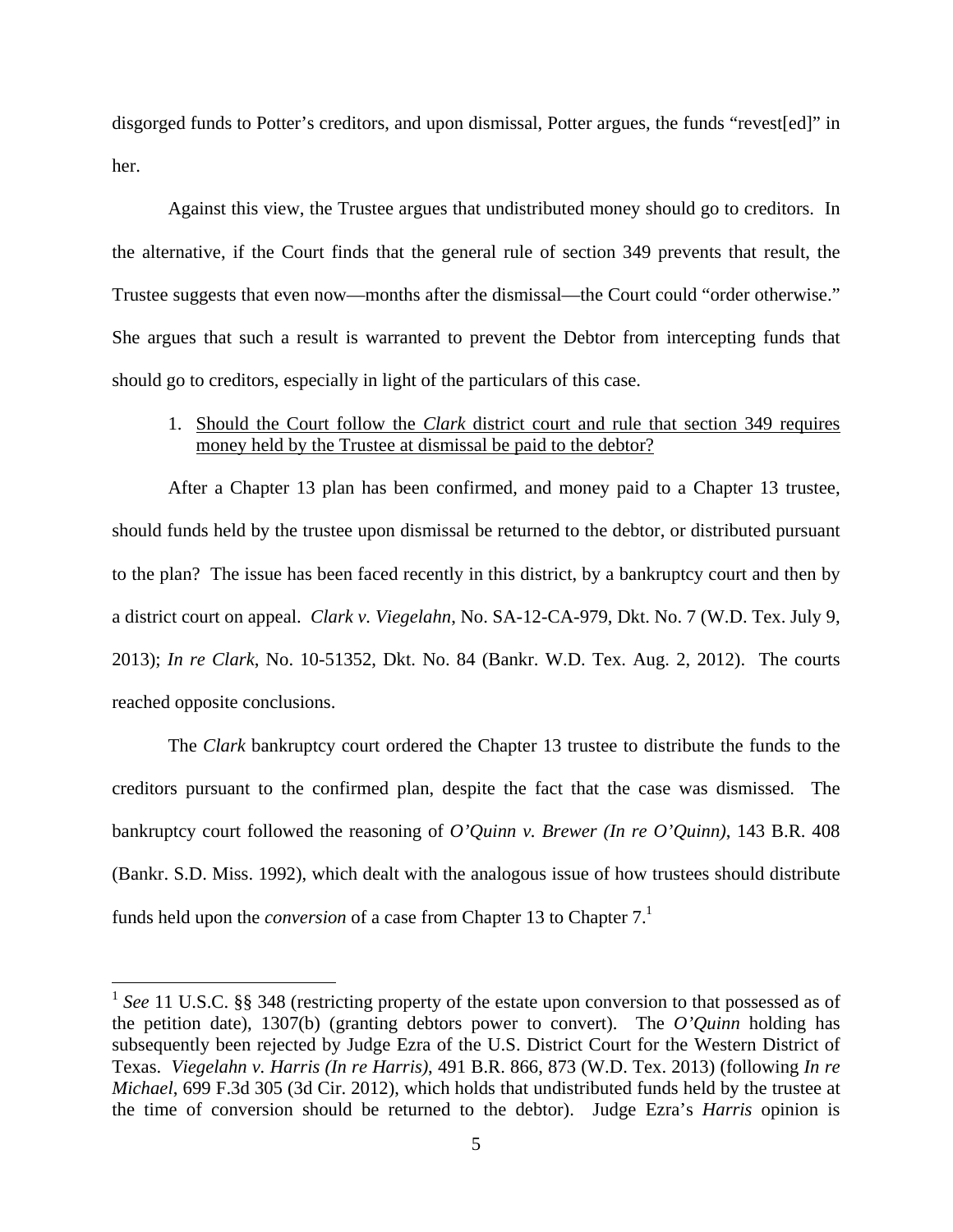District Judge Hudspeth overturned the bankruptcy court's ruling, commenting that conversion cases "offer little guidance" concerning dismissals. *Clark*, No. SA-12-CA-979, slip op. at 4 n. 2. He held that section 349 governs disposition of funds upon dismissal, and that it is "not ambiguous."<sup>2</sup> *Id.* at 7. "At dismissal, the property of the bankruptcy estate revests in the entity in which such property was vested immediately before the commencement of the case." *Id.* (In a Chapter 13 case, "property of the estate" includes funds received after the time the bankruptcy petition is filed. 11 U.S.C. § 1306(a). It thus includes the funds at issue here.)

As Judge Hudspeth noted, section 349 "only deals with property that was property of the estate pre-petition" and "says nothing about post-petition property of the estate such as the debtor's earnings" (and such as the funds at issue here). *Clark*, slip op. at 10. Nonetheless, Judge Hudspeth reasoned that section 349 "directs that . . . funds [held by the Trustee upon dismissal] vest at dismissal in the only entity that could claim entitlement to those future earnings at the petition [date]—the debtor whose personal services would earn the wages that section 1306(a) captures for the bankruptcy estate." *Id*. at 9.

This seems the most faithful interpretation of a difficult section of the Code, and the Court will follow it. Applying that law to this case, the Court holds that upon dismissal, the money disgorged by Sher and returned to the Trustee "revest[ed]" in the debtor, as "the only entity that could claim entitlement to those future [funds]." *Id*.

The Trustee was aware of *Clark* but argued the decision was not binding on this Court.

1

currently on appeal at the Fifth Circuit. No. 13-50374. Thus, guidance in the conversion context may be forthcoming.

 $2^{2}$  The trustee in the *Clark* case argued that a different result was mandated by section 1326 of the Bankruptcy Code. Judge Hudspeth found section 1326 inapplicable, because it deals only "payments that are made by the debtor to the trustee prior to confirmation," and "provides no direction to the trustee in a case of post-confirmation dismissal." Slip op. at 5-6 (citing cases supporting this conclusion). Although section 1326 is not as clear as would be desired, this interpretation seems persuasive.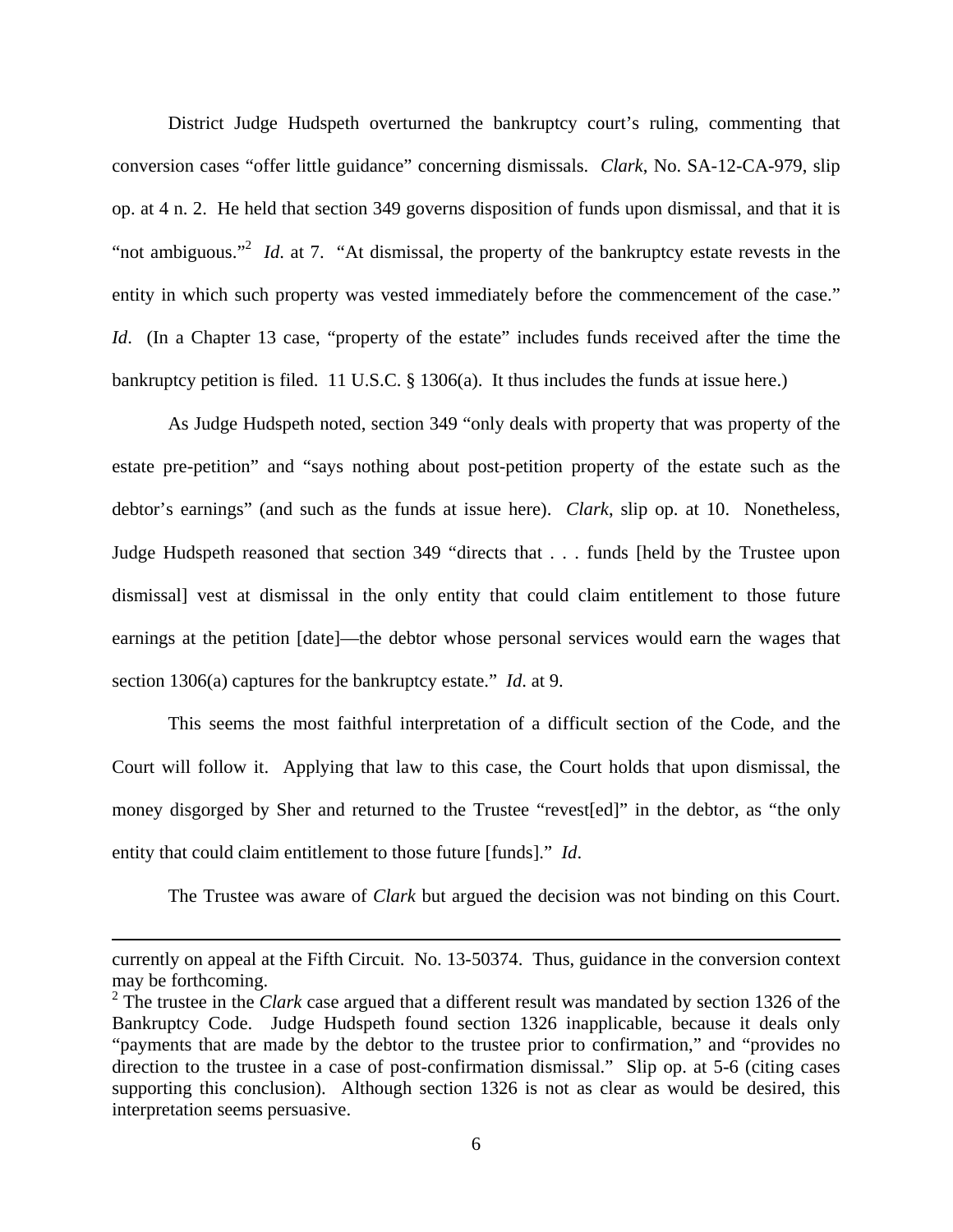The issue is worth a comment. It is an open question whether a bankruptcy court must treat the rulings of district courts within its district as binding precedent. Although the majority view appears to be that district court decisions are not binding, courts and commentators are deeply divided on the question, and cogent arguments have been raised for and against.<sup>3</sup> Some judges carve the question up more finely, following decisions only from a particular division within the district, because appeals are usually routed from bankruptcy courts to district courts within a given division.<sup>4</sup> Also, it has been pointed out that unpublished opinions might not merit as much deference given that "neither bankruptcy judges nor lawyers who practice in bankruptcy courts

 $\overline{a}$ 

<sup>3</sup>*Compare In re Romano*, 350 B.R. 276, 277-81 (Bankr. E.D. La. 2005) (surveying arguments for and against, and concluding that district court opinions are not binding on bankruptcy courts, in part because the contrary holding "effectively makes the random assignment of appeals [to different district court judges within the multi-judge district] determinative for *stare decisis* purposes"), *In re Ford*, 415 B.R. 51, 60-61 (Bankr. N.D.N.Y. 2009) (reasoning that "bankruptcy courts, as a unit of the district court, are not inferior courts and just as there is no 'law of the district' mandated for district judges to follow, bankruptcy judges are likewise not bound by decisions of a single district court judge"), *Villarreal v. Showalter (In re Villarreal)*, 413 B.R. 633, 641 (Bankr. S.D. Tex. 2009) (Isgur, J.) (explaining that court "does not understand how *stare decisis* could apply to decisions" made by one district judge in multi-judge district), *Barnett v. Jamesway Corp. (In re Jamesway Corp.)*, 235 B.R. 329, 336 n. 1 (Bankr. S.D.N.Y. 1999) (finding that "where the bankruptcy court sits in a multi-judge district, it is not bound by principles of stare decisis by the decision of a district judge in that district"), *and* Paul Steven Singerman & Paul A. Avron, *Of Precedents and Bankruptcy Court Independence: Is a Bankruptcy Court Bound by a Decision of a Single District Judge in a Multi-Judge District?*, AM. BANKR. INST. J., July-Aug. 2003, at 1 (surveying case law and that "it is clear that the courts holding that bankruptcy courts are not bound by decision of a single district judge in a multijudge district are in the majority"), *with In re DePugh*, 409 B.R. 125, 131 n. 5 (Bankr. S.D. Tex. 2009) (Bohm, J.) (holding that district court precedent is binding on bankruptcy courts within the district "under the federal hierarchical judicial structure"), *Rand Energy Co. v. Strata Directional Tech., Inc., (In re Rand Energy Co.)*, 258 B.R. 274, 276 (Bankr. N.D. Tex. 2001) (same), *and* Erwin Chemerinsky, *Decision-Makers: In Defense of Courts*, 71 AM. BANKR. L.J. 109, 129 (1997) (articulating position that district court decisions should bind bankruptcy courts within a district).

<sup>&</sup>lt;sup>4</sup> In re Hubbard, 23 B.R. 671, 673-74 (Bankr. S.D. Ohio 1982) (concluding that the court is "not bound to follow a [d]istrict [c]ourt decision in a different division of the same district"); *cf. In re Lane*, No. 08-73187, 2010 WL 148634, at \*3 (Bankr. C.D. Ill. Jan. 12, 2010) (declining to follow district court precedent and "[a]dditionally" finding that the "binding nature" of the precedent is "limit[ed]" because the case arose in a different division within the district).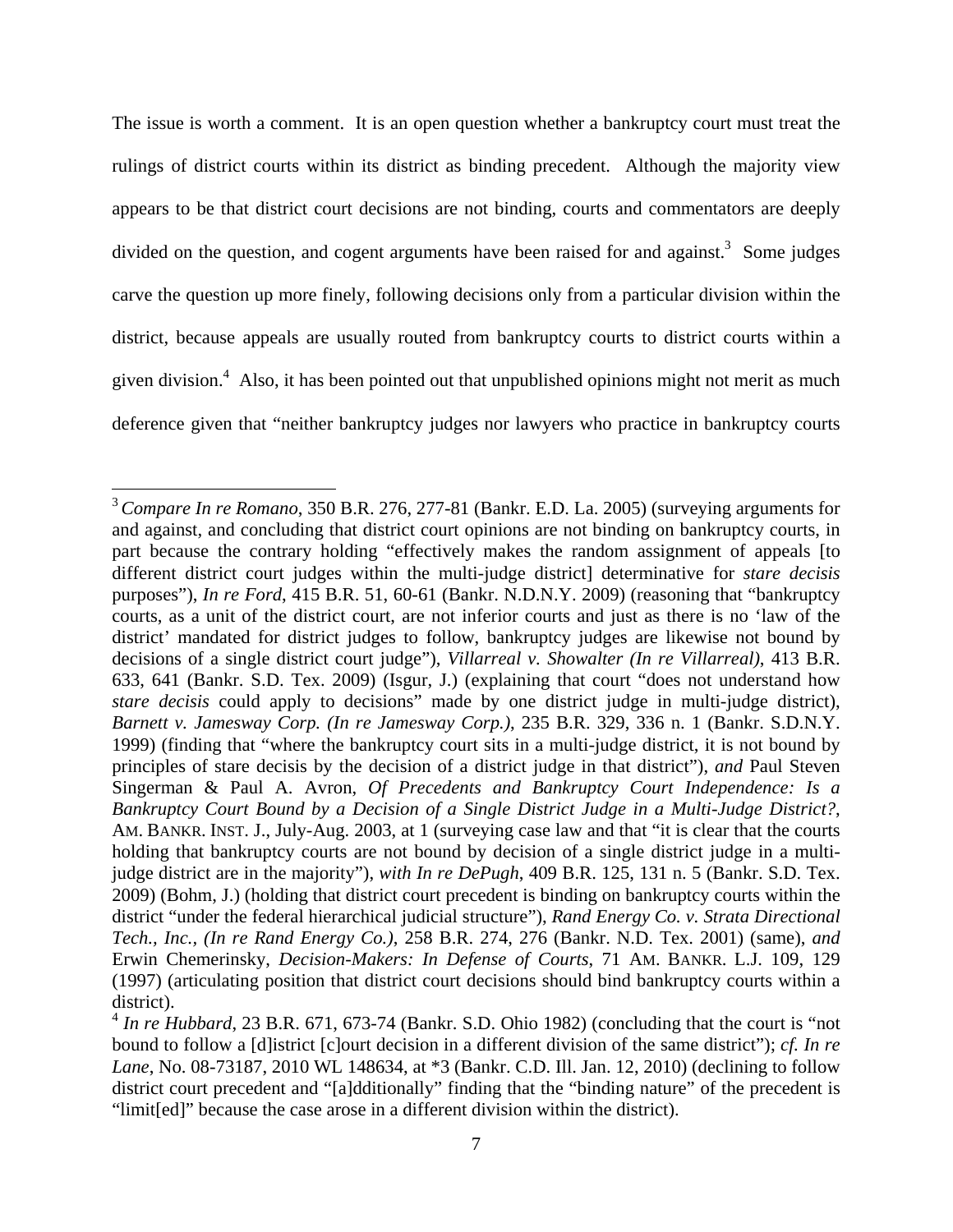can be expected" to be aware of them. *IRR Supply Ctrs. v. Phipps (In re Phipps)*, 217 B.R. 427, 431 (Bankr. W.D.N.Y. 1998).

*Clark* is unpublished, and it is from the San Antonio (not Austin) division of this district. These factors might weigh against this Court being bound by it. On the other hand, the Court accords due respect to the institution of the district court of which this Court sits as adjunct. In addition, particularly on issues of pure statutory construction, it is important to maintain uniformity within the district (and indeed the circuit) whenever possible. Whether or not *Clark* is formally binding, it is for all these reasons highly persuasive.

Thus, the Court follows *Clark*—as far as it goes. But *Clark* did not address when a court could or should, in a given case, "order otherwise," as contemplated by section 349(b)(3). The Court now turns to that issue.

#### 2. Can and should the Court now "order otherwise"?

Under section 349(b), the power to "order otherwise" is limited not only by the explicit requirement of "cause," but also by the implicit requirement that "ordering otherwise" take place before the dismissal (at which point the property "revests"). This conclusion is demanded by the plain text, and is confirmed by the practical problems that could arise from dismissals subject to a later "order otherwise." Neither trustee, nor debtor, nor creditors should have to bear the risk of retroactive redistributions—at least absent extraordinary circumstances not presented here. The dismissal in this case was concluded pursuant to an agreement carefully negotiated by able counsel, at a time when the possibility of disgorgement was expressly within the contemplation of all parties and the Court. That was the point at which the Court could best have ordered otherwise, and it has now passed.

The Court agrees with the Trustee that Potter's behavior is indefensible. She should have